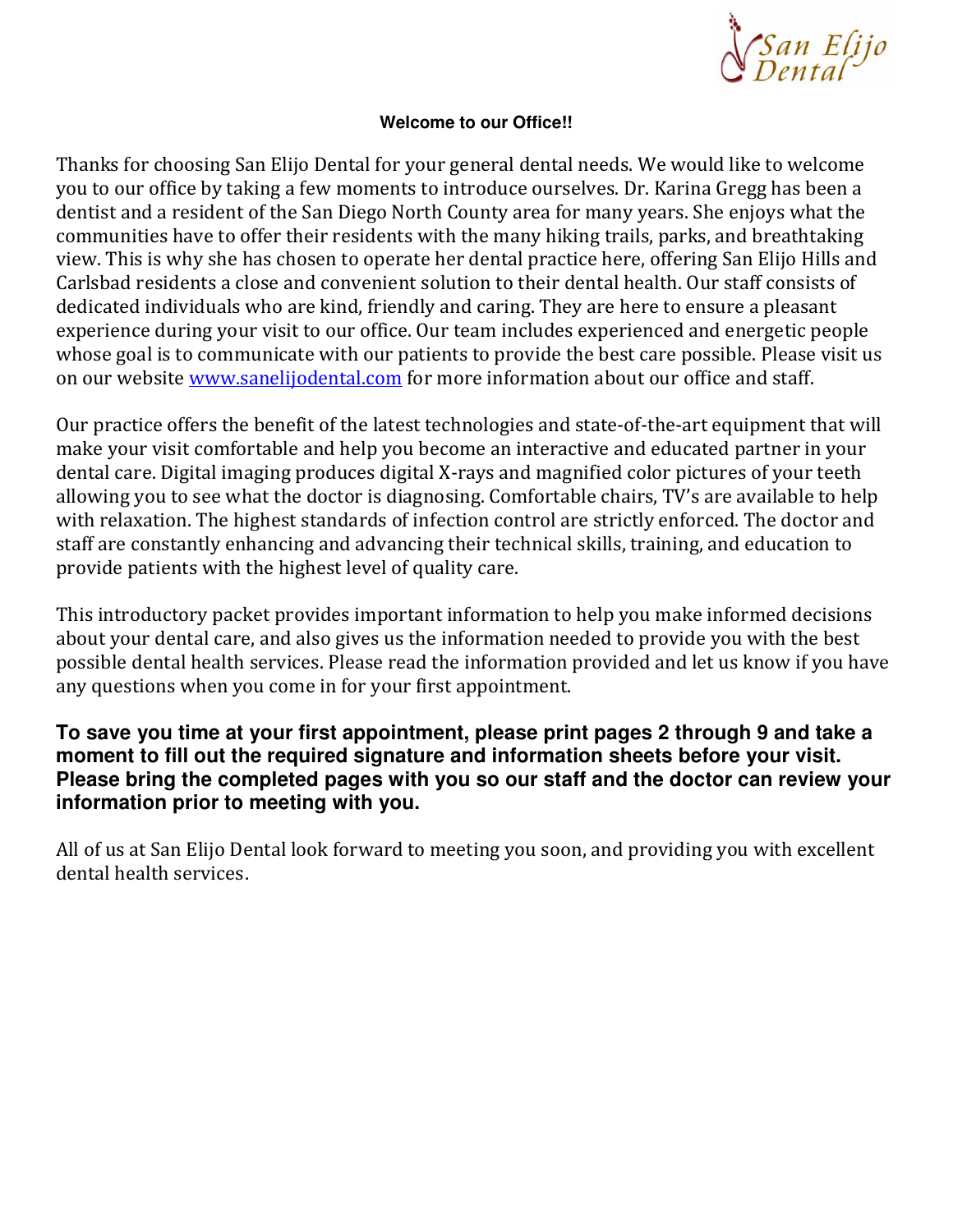

## **INFORMATION FOR OUR PATIENTS WITH DENTAL INSURANCE**

## **Please read and sign if you have a PPO insurance plan. Disregard if you do not have dental insurance or have an HMO plan.**

Since we feel strongly that our patients deserve the best dental care we can provide, and in an effort to maintain a high quality of care, we would like to share some facts about dental insurance with you.

As a courtesy to our patients, we will submit all insurance claims on your behalf and will handle any correspondence that your insurance company may have. We ask that you pay the estimated patient portion at the time of service. If there is any residual after insurance pays, we will send that on to you for final payment.

We consider our relationship with YOU to be our primary importance and will always make our recommendations to you based on what we believe is the very best treatment for you regardless of your insurance coverage. We hope you understand that your insurance coverage is a contract between you and your insurance company, or between your employer and the insurance company. Therefore, as the patient, it is ultimately your responsibility to understand the agreement with your insurance company and/or your employer. We will assist in any way possible to maximize your dental insurance benefits.

. **FACT #1:** Dental Insurance is not meant to be a "PAY-ALL"; it is only meant to be an aid.

**FACT #2:** Many plans tell their insured that they will be covered "up to 80%" or "up to 100%". In spite of what you're told, we've found many plans down grade services and some only pay for what they call an alternate benefit. This usually consists of insurance companies paying only for the least expensive option. For example, some insurance companies pay only for amalgam fillings and not for the "upgrade" composite or tooth colored fillings. Or some insurance plans have a preexisting condition clause; this means that for certain services your insurance may not pay for treatment if it falls in to this category. The most common services that are in the category are bridges and implants if the tooth was extracted before the insurance plan was active.

**FACT #3:** It has been the experience of many dentists that some insurance companies tell their customers that "fees are above the usual and customary fees" rather than saying to them that "our benefits are low". Remember you get back only what you and your employer put into your insurance coverage less the profits of the insurance company. In dealing with many dental insurance plans, most plans cover a percentage of our fees.

**FACT #4:** Each plan utilized in our office has different percentages, deductibles, maximums, procedures covered, and varying fees that the plan will allow. We will do our very best to make as close a calculation as possible of what your insurance plan will cover. However, as we cannot estimate precisely, there may be variances for which the patient is individually responsible.

**FACT #5:** Insurance carriers DO NOT cover many routine dental services. We make our recommendations based on your needs and not on what your insurance may or may not cover. Please do not hesitate to ask us any questions about our office policies. We want you to be comfortable in dealing with these matters and we urge you to consult us if you have any questions regarding our services and/or fees. If you have any questions regarding your insurance, please contact your insurance carrier regarding the specifics and details of the plan they are operating on your behalf.

Signature: \_\_\_\_\_\_\_\_\_\_\_\_\_\_\_\_\_\_\_\_\_\_\_\_\_\_\_\_\_\_\_\_\_\_\_\_\_\_\_\_\_\_\_\_\_\_\_\_ **R E** Date: \_\_\_\_\_\_\_\_\_\_\_\_\_\_\_\_\_\_\_\_\_\_\_\_\_\_\_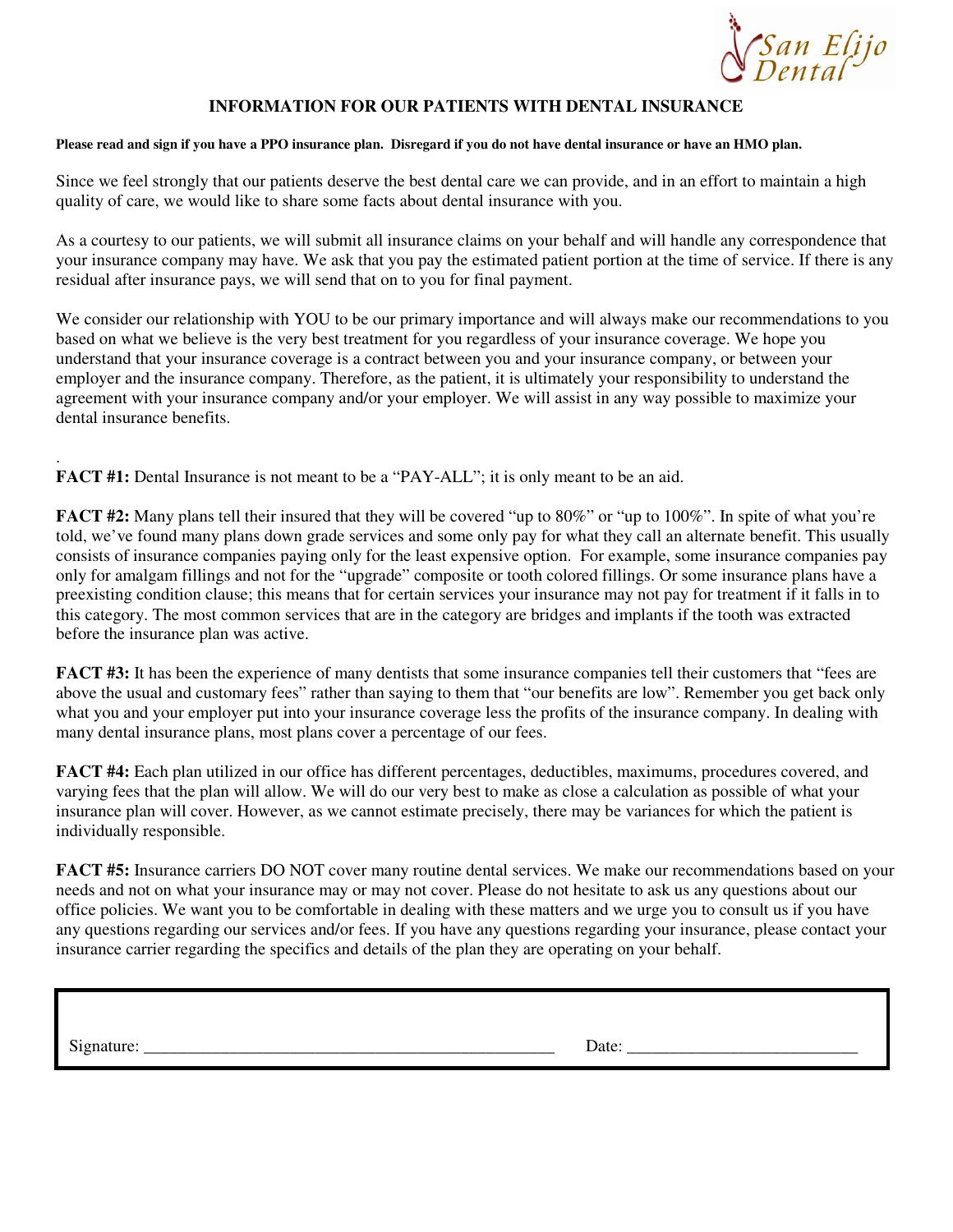

# Patient Information Form

| First Name: __________________________ Int.________ Last Name: ____________________________Date of birth: _____________________________                                                                                                                                                                                                                                                                                                                                                                                                                                                                                                                                                                                                                                                                                                                                                                                                                                                                                                                                                                                                                                 |  |
|-------------------------------------------------------------------------------------------------------------------------------------------------------------------------------------------------------------------------------------------------------------------------------------------------------------------------------------------------------------------------------------------------------------------------------------------------------------------------------------------------------------------------------------------------------------------------------------------------------------------------------------------------------------------------------------------------------------------------------------------------------------------------------------------------------------------------------------------------------------------------------------------------------------------------------------------------------------------------------------------------------------------------------------------------------------------------------------------------------------------------------------------------------------------------|--|
|                                                                                                                                                                                                                                                                                                                                                                                                                                                                                                                                                                                                                                                                                                                                                                                                                                                                                                                                                                                                                                                                                                                                                                         |  |
|                                                                                                                                                                                                                                                                                                                                                                                                                                                                                                                                                                                                                                                                                                                                                                                                                                                                                                                                                                                                                                                                                                                                                                         |  |
|                                                                                                                                                                                                                                                                                                                                                                                                                                                                                                                                                                                                                                                                                                                                                                                                                                                                                                                                                                                                                                                                                                                                                                         |  |
|                                                                                                                                                                                                                                                                                                                                                                                                                                                                                                                                                                                                                                                                                                                                                                                                                                                                                                                                                                                                                                                                                                                                                                         |  |
| Responsible Party<br>(Disregard if Same as above)                                                                                                                                                                                                                                                                                                                                                                                                                                                                                                                                                                                                                                                                                                                                                                                                                                                                                                                                                                                                                                                                                                                       |  |
| First Name: ______________________ Int. ______ Last Name: ________________________________Date of Birth: _____________________________                                                                                                                                                                                                                                                                                                                                                                                                                                                                                                                                                                                                                                                                                                                                                                                                                                                                                                                                                                                                                                  |  |
| $\mathsf{Zip:}\_$                                                                                                                                                                                                                                                                                                                                                                                                                                                                                                                                                                                                                                                                                                                                                                                                                                                                                                                                                                                                                                                                                                                                                       |  |
|                                                                                                                                                                                                                                                                                                                                                                                                                                                                                                                                                                                                                                                                                                                                                                                                                                                                                                                                                                                                                                                                                                                                                                         |  |
| <u> André de la construcción de la construcción de la construcción de la construcción de la construcción de la co</u>                                                                                                                                                                                                                                                                                                                                                                                                                                                                                                                                                                                                                                                                                                                                                                                                                                                                                                                                                                                                                                                   |  |
| Primary Insurance Information                                                                                                                                                                                                                                                                                                                                                                                                                                                                                                                                                                                                                                                                                                                                                                                                                                                                                                                                                                                                                                                                                                                                           |  |
| Insured First Name: _______________________________Last Name: _______________________________Date of Birth: __________________________                                                                                                                                                                                                                                                                                                                                                                                                                                                                                                                                                                                                                                                                                                                                                                                                                                                                                                                                                                                                                                  |  |
|                                                                                                                                                                                                                                                                                                                                                                                                                                                                                                                                                                                                                                                                                                                                                                                                                                                                                                                                                                                                                                                                                                                                                                         |  |
|                                                                                                                                                                                                                                                                                                                                                                                                                                                                                                                                                                                                                                                                                                                                                                                                                                                                                                                                                                                                                                                                                                                                                                         |  |
|                                                                                                                                                                                                                                                                                                                                                                                                                                                                                                                                                                                                                                                                                                                                                                                                                                                                                                                                                                                                                                                                                                                                                                         |  |
| Secondary Insurance Information                                                                                                                                                                                                                                                                                                                                                                                                                                                                                                                                                                                                                                                                                                                                                                                                                                                                                                                                                                                                                                                                                                                                         |  |
| Insured First Name: ______________________________Last Name: _______________________________Date of Birth: ___________________________                                                                                                                                                                                                                                                                                                                                                                                                                                                                                                                                                                                                                                                                                                                                                                                                                                                                                                                                                                                                                                  |  |
|                                                                                                                                                                                                                                                                                                                                                                                                                                                                                                                                                                                                                                                                                                                                                                                                                                                                                                                                                                                                                                                                                                                                                                         |  |
|                                                                                                                                                                                                                                                                                                                                                                                                                                                                                                                                                                                                                                                                                                                                                                                                                                                                                                                                                                                                                                                                                                                                                                         |  |
|                                                                                                                                                                                                                                                                                                                                                                                                                                                                                                                                                                                                                                                                                                                                                                                                                                                                                                                                                                                                                                                                                                                                                                         |  |
| I request that all dental benefits, if any, otherwise payable to me for services rendered to be paid to the provider of service. I understand that I am financially responsible for all charges if insurance<br>proceeds are insufficient to cover my obligations and/or a procedure; I am liable for the shortfall. I authorize the provider of service to release all information necessary to secure the payment of<br>benefits. I also consent to the examination and or treatment of myself and all minor children listed by doctors, doctor's assistant and any other medical personnel. Failure to provide complete<br>information may result in my receiving a bill for services. I am aware that by signing below I certify that all information is complete and correct. This dental office may verify this information from<br>whichever source it deems necessary (including, but not limited to credit reports) and may provide others with information regarding my credit history (or the credit report) to the extent permitted<br>by the law. This is my authorization for the dental office, to verify credit history.<br>_Date:_____________________ |  |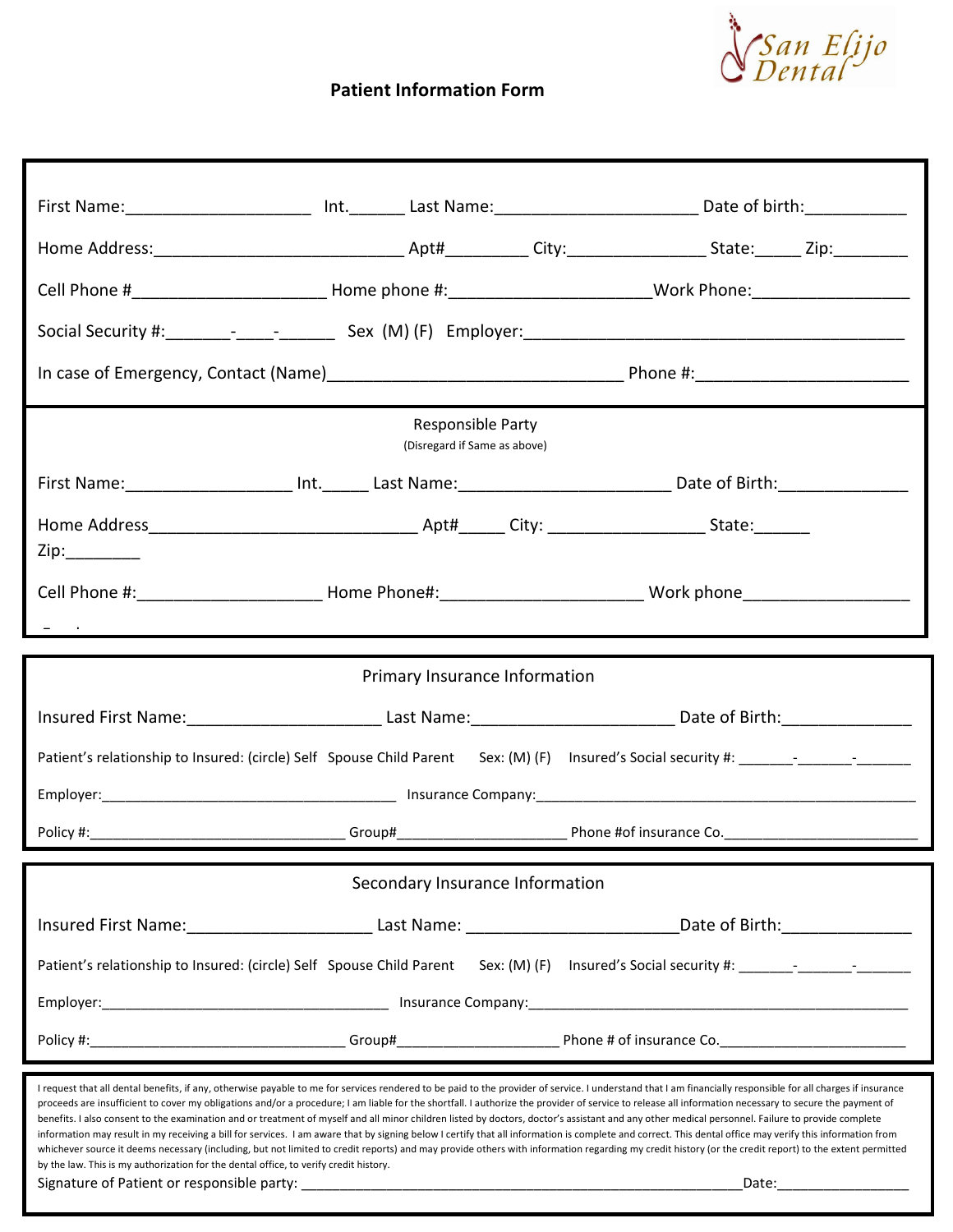## MEDICAL HISTORY

Name:\_\_\_\_\_\_\_\_\_\_\_\_\_\_\_\_\_\_\_\_\_\_\_\_\_\_\_\_\_\_\_\_\_\_\_\_\_\_\_\_\_\_\_\_\_\_\_\_ Date:\_\_\_\_\_\_\_\_\_\_\_\_\_\_\_\_\_\_\_\_\_\_\_\_\_\_\_\_\_\_\_\_\_\_\_\_\_\_\_\_\_\_\_\_\_\_

Although dental personal primarily treat the area around your month, your mouth is a part of your entire body. Health problems that you may have, or medication that you may be taking, could have an important interrelationship with the dentistry you will receive. Thank you for answering the following questions.

| Primary Medical Doctors Name:<br>Are you under a physician's care now? Yes No     | Have you ever had a serious head or neck injury? Yes No<br>Are you taking any medication, pills, or drugs YES No |                                                |                                    |                                       |
|-----------------------------------------------------------------------------------|------------------------------------------------------------------------------------------------------------------|------------------------------------------------|------------------------------------|---------------------------------------|
|                                                                                   | Do you take, or have you taken, Phen-Fen or Redux Yes No                                                         | Are you on a special Diet? Yes No              |                                    | Do you use tobacco? Yes No            |
|                                                                                   | Women: are you Pregnant/ trying to get pregnant? Yes No                                                          | Nursing? Yes No                                | Taking oral contraceptives? Yes No |                                       |
| Are you Allergic to any of the following? Aspirin<br>Other If yes please explain: |                                                                                                                  | <b>Penicillin</b><br>Codeine<br><b>Acrylic</b> | Metal<br>Latex                     | <b>Local anesthetics</b>              |
| Do you have any of the following?                                                 |                                                                                                                  |                                                |                                    |                                       |
| Yes/ No AIDS/HIIV positive                                                        | Yes/ No Chest Pains                                                                                              | Yes/ No frequent headaches                     | Yes/ No Irregular heartbeat        | Yes/ No Scarlet fever                 |
| Yes/ No Alzheimer's<br>Disease                                                    | Yes/No Cold sores                                                                                                | Yes/No Genital Herpes                          | Yes/No Kidney problems             | Yes/No Shingles                       |
| Yes/No Anaphylaxis                                                                | Yes/No Congenital Heart<br>Disorder                                                                              | Yes/ No Glaucoma                               | Yes/ No Leukemia                   | Yes/ No Sickle cell Disease           |
| Yes/No Anemia                                                                     | Yes/ No convulsion                                                                                               | Yes/ No Hay fever                              | Yes/ No Liver Disease              | Yes/ No Sinus trouble                 |
| Yes/ No Angina                                                                    | Yes/ No Cortisone medication                                                                                     | Yes/ No Heart attack/failure                   | Yes/ No Low blood pressure         | Yes/ No Spine Bifida                  |
| Yes/ No Arthritis/ gout                                                           | Yes/ No Diabetes                                                                                                 | Yes/ No Heart murmur                           | Yes/ No Lung disease               | Yes/ No Stomach intestinal<br>Disease |
| Yes/ No Artificial Heart Valve                                                    | Yes/ No Drug addiction                                                                                           | Yes/ No Heart pace maker                       | Yes/ No Mitral valve prolapse      | Yes/ No Stroke                        |
| Yes/ No Artificial Joint                                                          | Yes/ No Easily winded                                                                                            | Yes/ No Heart trouble/ Disease                 | Yes/ No Pain in jaw joint          | Yes/ No Swelling of limbs             |
| Yes/ No Asthma                                                                    | Yes/ No Emphysema                                                                                                | Yes/ No Hemophilia                             | Yes/ No Parathyroid disease        | Yes/ No Thyroid Disease               |
| Yes/ No Blood disease                                                             | Yes/ No Epilepsy or seizures                                                                                     | Yes/ No Hepatitis A                            | Yes/ No Psychiatric care           | Yes/ No Tonsillitis                   |
| Yes/ No Blood transfusion                                                         | Yes/ No Excessive bleeding                                                                                       | Yes/ No Hepatitis B or C                       | Yes/ No Radiation treatments       | Yes/ No Tuberculosis                  |
| Yes/ No Breathing problems                                                        | Yes/ No Excessive thirst                                                                                         | Yes/ No Herpes                                 | Yes/ No Recent weight loss         | Yes/ No Tumors/ growths               |
| Yes/ No Bruise easily                                                             | Yes/ No Fainting/ dizziness                                                                                      | Yes/ No High Blood pressure                    | Yes/ No Renal Dialysis             | Yes/ No ulcers                        |
| Yes/ No Cancer                                                                    | Yes/ No Frequent coughs                                                                                          | Yes/ No Hives or Rash                          | Yes/ No Rheumatic Fever            | Yes/ No Venereal Disease              |

## Do you have any other serious illness not listed above? Yes/ No If Yes please explain:

To the best of my Knowledge, the questions on this form have been accurately answered. I understand that providing incorrect information can be dangerous to my (or patient's) health. It is my responsibility to inform the dental office of any changes in medical status.

Yes/ No Chemotherapy | Yes/ No Frequent Diarrhea | Yes/ No Hypoglycemia | Yes/ No Rheumatism | Yes/ No Yellow Jaundice

Signature of Patient, Parent or Guardian \_\_\_\_\_\_\_\_\_\_\_\_\_\_\_\_\_\_\_\_\_\_\_\_\_\_\_\_\_\_\_\_\_\_\_\_\_\_\_\_\_\_\_\_\_\_\_\_\_ Date\_\_\_\_\_\_\_\_\_\_\_\_\_\_\_\_\_\_\_\_\_\_

Signature of Treating Dentist\_\_\_\_\_\_\_\_\_\_\_\_\_\_\_\_\_\_\_\_\_\_\_\_\_\_\_\_\_\_\_\_\_\_\_\_\_\_\_\_\_\_\_\_\_\_\_\_\_\_\_\_\_\_\_\_\_\_\_\_ Date\_\_\_\_\_\_\_\_\_\_\_\_\_\_\_\_\_\_\_\_\_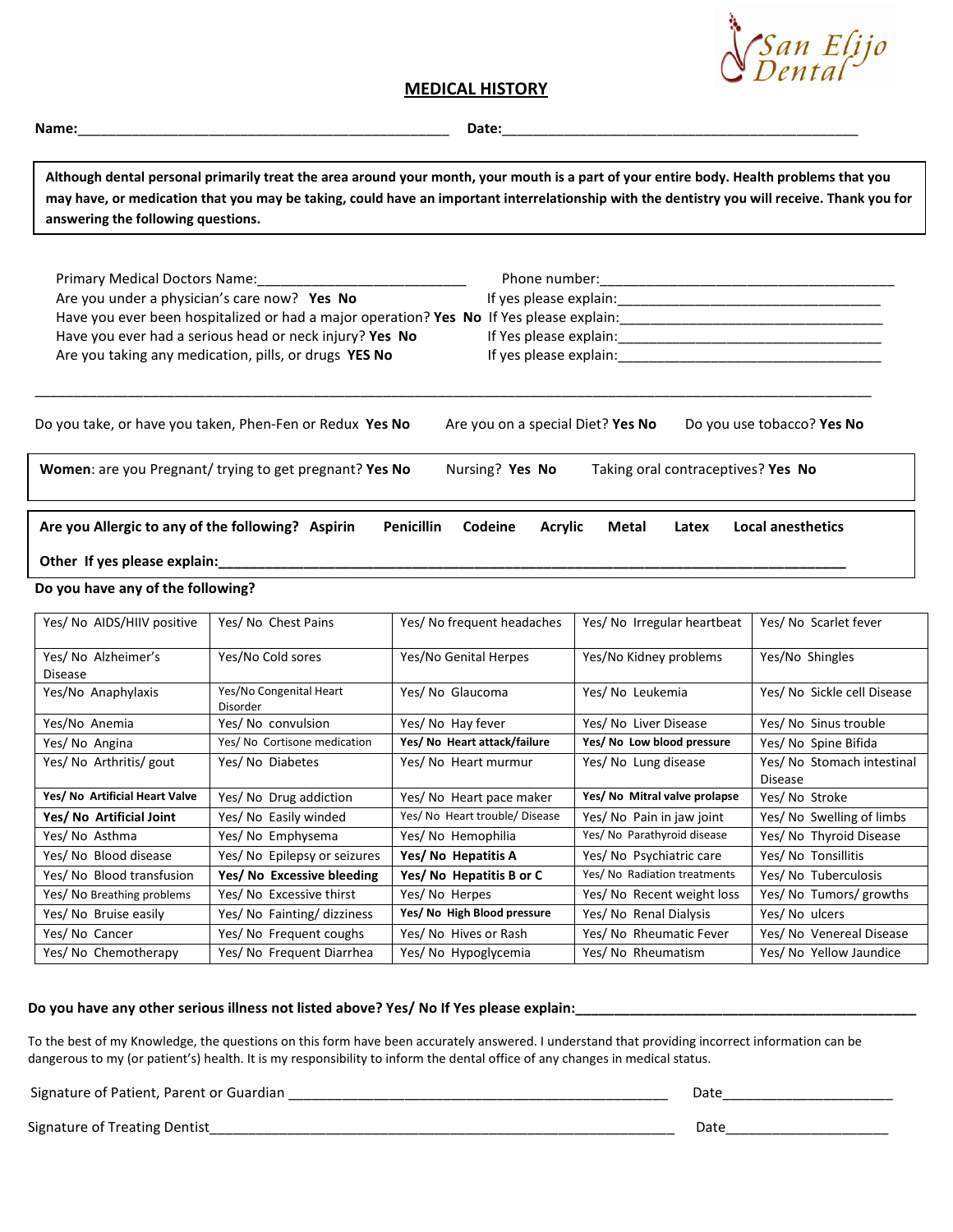

## Patient Consent Form

## X-ray

Advantages: Contributes to more complete diagnosis, revealing hidden problems, Digital x-rays used, radiation reduced by 80%

Disadvantages: Radiation exposure, original x-rays remain property of the office

Consequences of not having x-rays: incomplete exam, dental services can not be done.

Alternatives: None

Initials:\_\_\_\_\_\_\_\_\_\_\_\_\_\_

## Cleaning and periodontal scaling

Advantages: Eliminates bacteria build-up and gum tissue inflammation, helps control or prevent periodontal disease and bad breath

Disadvantages: Teeth and gums may become sensitive, fillings and restoration may become loose

Consequences of not having treatment: gum disease, odors, tooth loss

Alternatives: None

Initials:\_\_\_\_\_\_\_\_\_\_\_\_\_\_

### Local Anesthesia

Advantages: Avoid pain and make treatment more comfortable

Disadvantages: prolonged numbness, nerve damage and bruising. In rare cases complications may include all those

Consequences of not having treatment: Mild to severe pain during and after treatment

Alternatives: willing to accept pain during treatment

Initials: \_\_\_\_\_\_\_\_\_\_\_\_\_

I have read the above statements and have received a copy of it. I recognize the importance in informing me of benefits, risks, and options that are associated with each treatment. I understand that certain procedures may fail due to various reasons and complications can occur. I also recognize that forces and etiology that have caused tooth decay, tooth fractures or abscesses may still be active on a tooth after its been restored. Since a restored tooth is not better than what nature has given us, fractures and decay may still occur.

I herby grant authority to the dentist treating me to administer such anesthetics, analgesics, medications, diagnostic films, or to perform such procedures as may be deemed essential or advisable in diagnosis and/or treatment. I understand the use of local anesthesia entails certain risks. I also certify that the information I submitted in the medical/ health history form is true and complete. In order to receive treatment, I contract that in the event of any difference or disagreement between the attending and me, I will give the dentist the opportunity to resolve the problem. I we are unable to agree on a solution then I agree to take the issue to a reconciliation board, such as the dental society or California state consumer affairs, board of dental examiners, and agree further to accept their resolution in lieu of pursuing remedies by way of litigation. I am aware that this will help keep the cost of treatments and services as low as possible. I also understand that this agreement is binding on my heirs and all other family members. I also certify that I have received a copy of the MSDS fact sheet along with this office's notice of privacy practices.

| Signature: | Date: |
|------------|-------|
|            |       |
| Witness:   | Date: |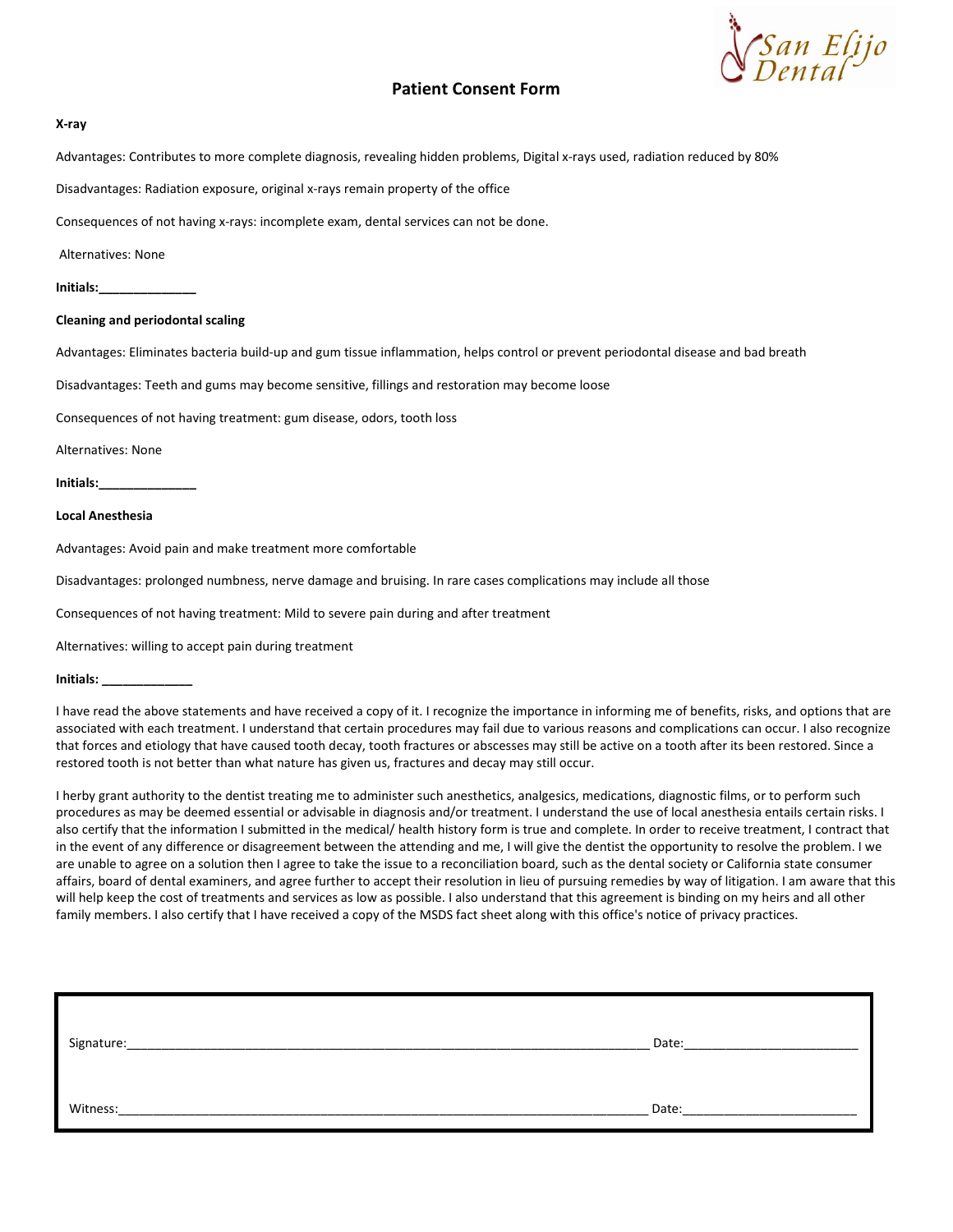

# Patient acknowledgement of Privacy Policies (HIPAA) and Consent

I understand that I have certain rights to privacy regarding my protected health information. These rights are given to me under the Health Insurance Portability and Accountability Act of 1996 (HIPAA). I understand that by signing this consent I authorize you to use and disclose my protected health insurance to carry out:

- Treatment (including direct or indirect treatment by other healthcare providers involved in my treatment)
- Obtaining payment from a third party payers (Insurance companies)
- The day to day health care operations of you practices.

I have also been informed of, and given the rights to review and secure a copy of your Notice of privacy Practices, which contains a more complete description of the use and disclosures of my protected health information, and my rights under HIPAA. I understand that you reserve the right to change the terms of this notice from time to time and that I may contact you at any time to obtain the most current copy of this notice.

I understand that I have the right to request restrictions on how my protected health information is used and disclosed to carry out treatment, payment and health care operations, but that you are not required to agree to these request restrictions. However, if you do agree, you are the bound to comply with these restrictions. I also understand that requesting restrictions on the use of my protected health information my result in having to pay for treatment in full, as well as being responsible to bill my own insurance.

I understand that I may revoke this consent, in writing, at any time. However, any use or disclosure that occurred prior to the date I revoked is not affected.

| Print Patient Name: Mannell Allen Mannell Mannell Allen Mannell Mannell Mannell Mannell Mannell Mannell Manne |       |
|---------------------------------------------------------------------------------------------------------------|-------|
| Patient or legal guardian                                                                                     | Date: |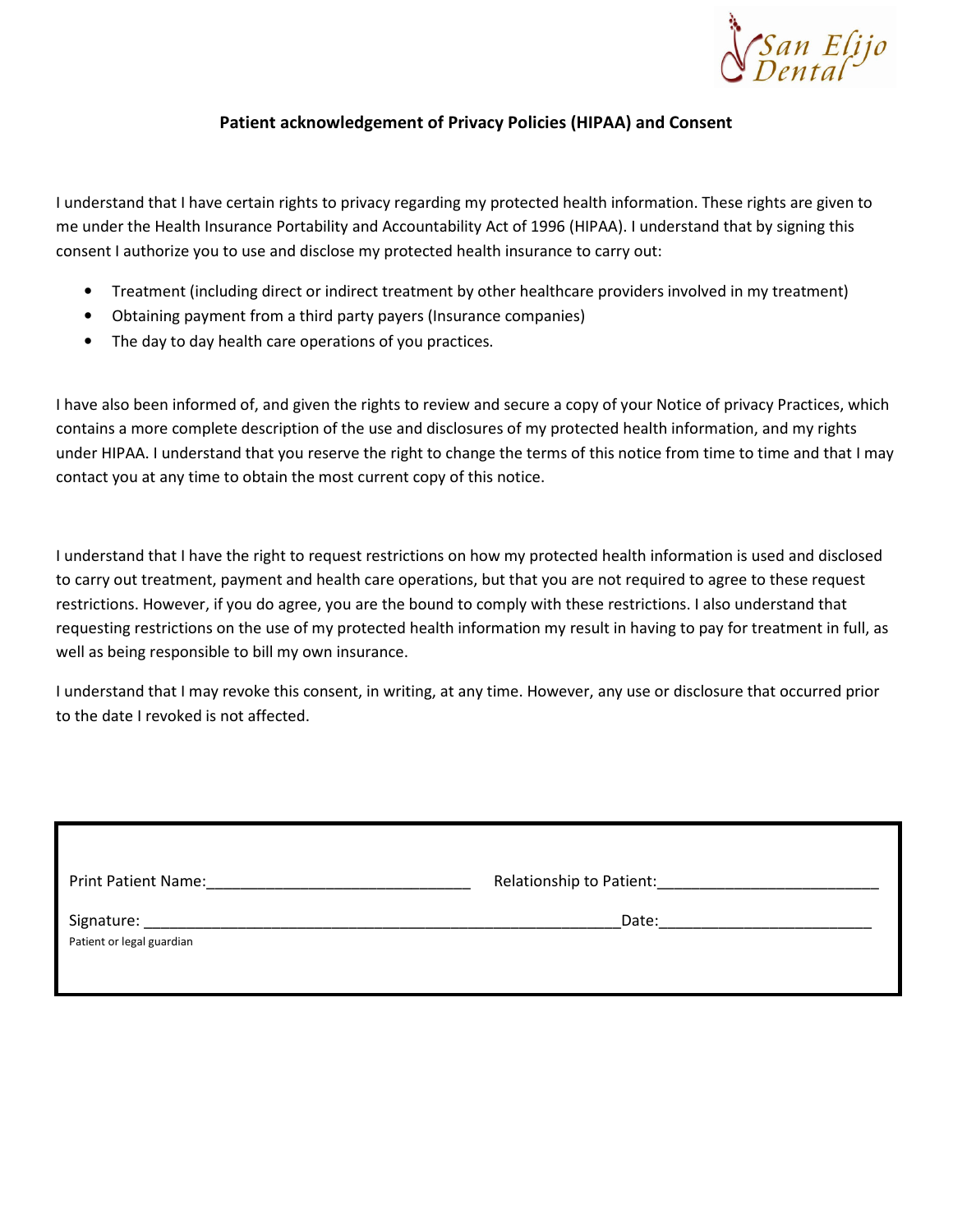

# Patient Questionnaire

| Please answer the following questions   | Please circle which ever times are appropriate |         |        |       |  |
|-----------------------------------------|------------------------------------------------|---------|--------|-------|--|
| How often do you brush your teeth       | when:                                          | Morning | Noon   | Night |  |
| Do you floss?                           | when:                                          | Morning | Noon   | Night |  |
| Do you use Mouthwash?                   | When:                                          | Morning | Noon   | Night |  |
| Are your teeth sensitive to Hot or cold | Biting/Chewing (pressure)                      |         | Sweets |       |  |
| Other comments:                         |                                                |         |        |       |  |
|                                         |                                                |         |        |       |  |

## Please answer yes or no to the following Questions: Fill in this box; check yes if any habits apply to you.

## Have you ever had any of the following?

Orthodontic treatment? Yes No

A bite plate or guard? Yes No

Periodontal treatment? Yes No

Oral surgery? Yes No

Serious injury to mouth or head? Yes No

| <b>Habits</b>               | Yes | No |
|-----------------------------|-----|----|
| <b>Grind teeth</b>          |     |    |
| <b>Bite cheek</b>           |     |    |
| <b>Tongue Thrust</b>        |     |    |
| <b>Mouth breather</b>       |     |    |
| <b>Bulimia/ Anorexia</b>    |     |    |
| Cigar/Cigarette/pipe        |     |    |
| <b>Smokeless tobacco</b>    |     |    |
| <b>Bite nails</b>           |     |    |
| <b>Toothpick stimulator</b> |     |    |
| Chew gum                    |     |    |
| Candy                       |     |    |
| <b>Soft Drinks</b>          |     |    |

## Cosmetic Questionnaire

Answer the following if you are interested in cosmetic treatments or obtaining any information.

Are you happy with your smile?\_\_\_\_\_\_\_\_\_\_\_\_\_\_\_\_\_\_\_\_\_\_\_\_\_\_\_\_\_\_\_\_\_\_\_\_\_\_\_\_\_\_\_\_\_\_\_\_\_\_\_\_\_\_\_\_\_\_\_\_

Is there anything you would change?

Are you happy with the shade of your teeth?\_\_\_\_\_\_\_\_\_\_\_\_\_\_\_\_\_\_\_\_\_\_\_\_\_\_\_\_ Shade\_\_\_\_\_\_\_\_\_

Would you like have whiter teeth?\_\_\_\_\_\_\_\_\_\_\_\_\_\_\_\_\_\_\_\_\_\_\_\_\_\_\_\_\_\_\_\_\_\_\_\_\_\_\_\_\_\_\_\_\_\_\_\_\_\_\_\_\_\_\_\_\_\_

Have you ever whitened you teeth?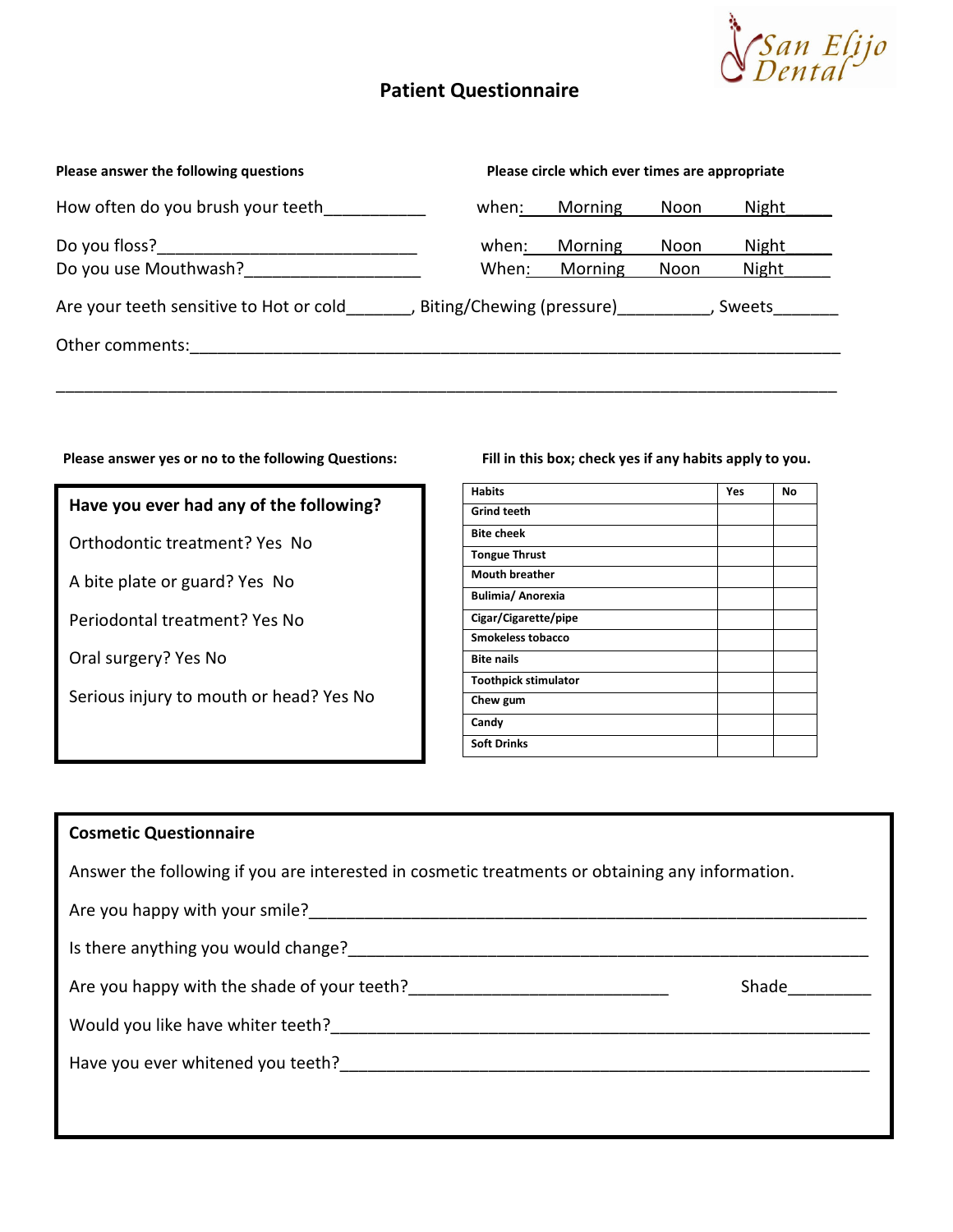## **OFFICE SCHEDULING POLICIES**



To Our Patients:

The following information about our office policies is provided for your understanding. We feel that the more you know about our policies and methods of practice, the more we can be of service to you and avoid possible misunderstandings and frustration.

When making an appointment please realize we design our schedule to offer individualized quality care for you. We need 48 hours (two working days) notice to change an appointment. This advance notice allows us to offer this valuable chair time to another patient who is in need of treatment. We realize that circumstances sometimes prevent our patients from keeping their appointment. Regretfully you will be billed a minimum of \$40.00 for the time lost.

I have read the above information.

| Signature | Date |
|-----------|------|
|-----------|------|

## **THE FACTS ABOUT FILLINGS (Dental Board of California Publication)**

\_\_\_\_\_\_\_\_\_\_\_\_\_\_\_\_\_\_\_\_\_\_\_\_\_\_\_\_\_\_\_\_\_\_\_\_\_\_\_ \_\_\_\_\_\_\_\_\_\_\_\_\_\_\_\_\_

\_\_\_\_\_\_\_\_\_\_\_\_\_\_\_\_\_\_\_\_\_\_\_\_\_\_\_\_\_\_\_\_\_\_\_\_\_\_ \_\_\_\_\_\_\_\_\_\_\_\_\_\_\_\_

I acknowledge I have received a copy of the Dental Materials Fact Sheet dated May 2004, from San Elijo Dental as required by state law.

Signature Date